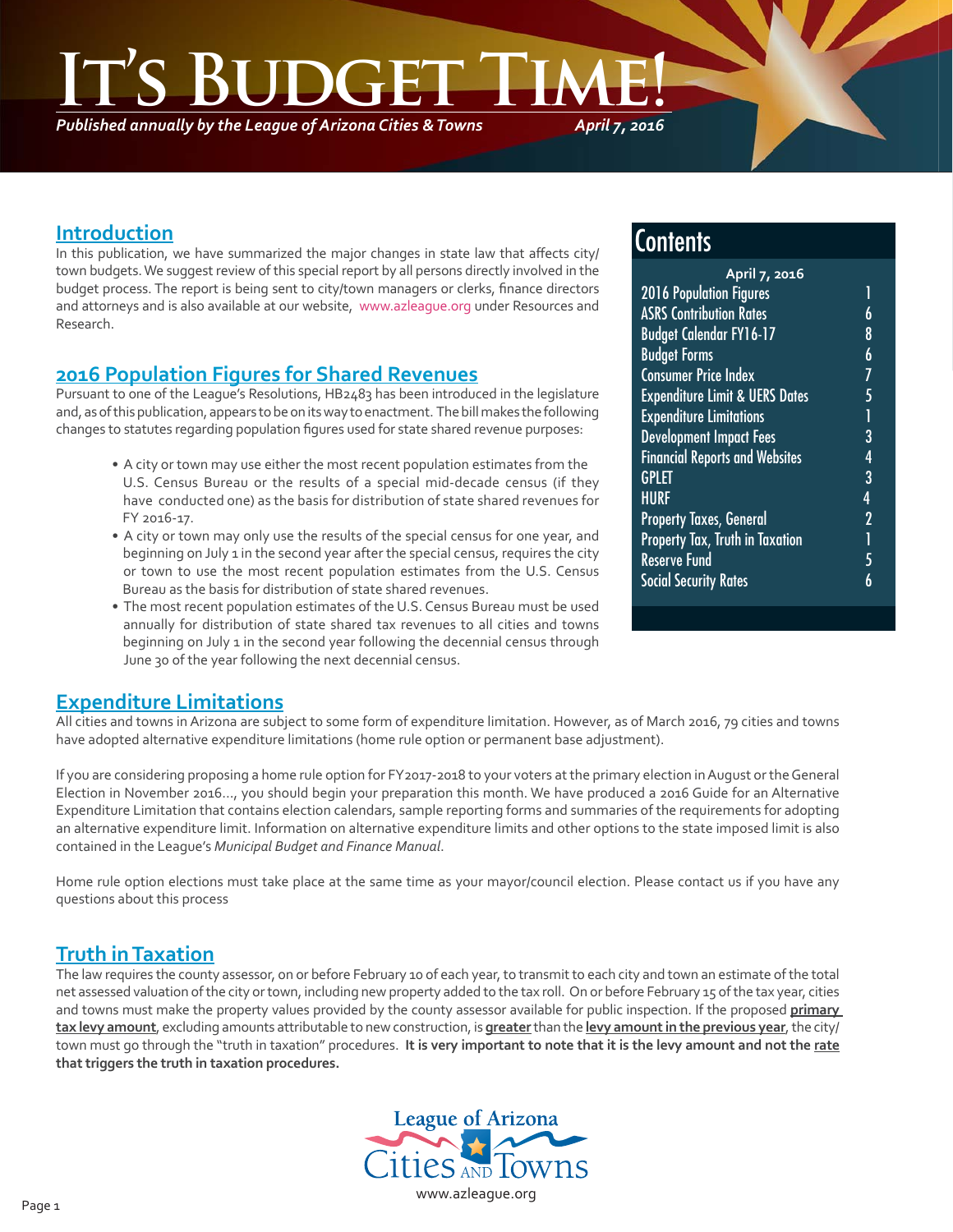### *April 7, 2016* IT'S BUDGET TIME!

*Published annually by the League of Arizona Cities & Towns*

If the proposed levy requires "truth in taxation," the city or town must publish a notice and press release concerning the increase and hold a public hearing. The following apply to these requirements:

- 1. The notice has to be published twice in a newspaper of general circulation in the city or town. The first publication shall be at least fourteen but not more than twenty days before the date of the hearing for the proposed levy. The second publication must be at least seven but not more than ten days before the hearing. The hearing must be held at least fourteen days before the adoption of the levy. The hearings for truth in taxation, the adoption of the levy and the adoption of the budget may be combined into one hearing. The truth in taxation hearing must be held before the adoption of the final proposed budget.
- 2. The notice has to be published in a location other than the classified or legal advertising section of the newspaper.
- 3. The notice must be at least one-fourth page in size and shall be surrounded by a solid black border at least one-eighth inch in width.
- 4. The headline of the notice must read "Truth in Taxation Hearing Notification of Tax Increase" in at least eighteen point type and the text must be in substantially the same form as the statute. (A sample notice can be found in **Exhibit H** of the Municipal Budget and Finance Manual.)
- 5. The city or town is also required to issue a press release with the same information that is included in the required notice.

**Important Budget Note: If your city or town is subject to Truth in Taxation this year, you must adopt your tentative budget before the statutory deadline of July 15 in order to meet deadline requirements for the publication of Truth in Taxation notices (see budget calendar at the end of this report).**

If your city or town is subject to Truth in Taxation this year, you must adopt your tentative budget before the statutory deadline of July 15 in order to meet deadline requirements for the publication of Truth in Taxation notices (see budget calendar at the end of this report). **roll call vote** be taken on the matter of adoption of the primary property tax levy if an increase is proposed. Following the public hearing,**the city or town must, within three days of the hearing, mail a copy of the truth in taxation notice, a statement of its publication or mailing and the result of the council's vote to the Property Tax Oversight Commission:**

 Property Tax Oversight Commission Arizona Department of Revenue 1600 West Monroe Phoenix, Arizona 85007 Attn: Office of Economic Research and Analysis

Both the hearing and the notice can be combined with the regular budget notices. **To reiterate, even if a city/town primary property tax rate remains the same but your levy increases by more than what is attributable to new construction, perhaps because of an increase in assessed valuation, that city or town must follow "truth in taxation" notifi cation procedures.**

#### **Property Taxes FY 2016-2017**

The Property Tax Oversight Commission (PTOC) will be reviewing the primary property tax levy of each city and town. Notice of any violation of the levy limit will be sent by September 15. You will then have until October 1 to request a hearing before the PTOC. Disputes may be appealed to the Superior Court.

You should have received a final levy limit worksheet on or before February 10 showing the city or town levy limit from your county assessor. A copy of the worksheet is sent to each city and town levying a tax as well as the Commission. **The city or town must have notifi ed the Commission, in writing, within ten days as to whether you agree or disagree with the levy limit listed on the worksheet. If you failed to notify the Commission, they will presume that you have agreed with the limit.**

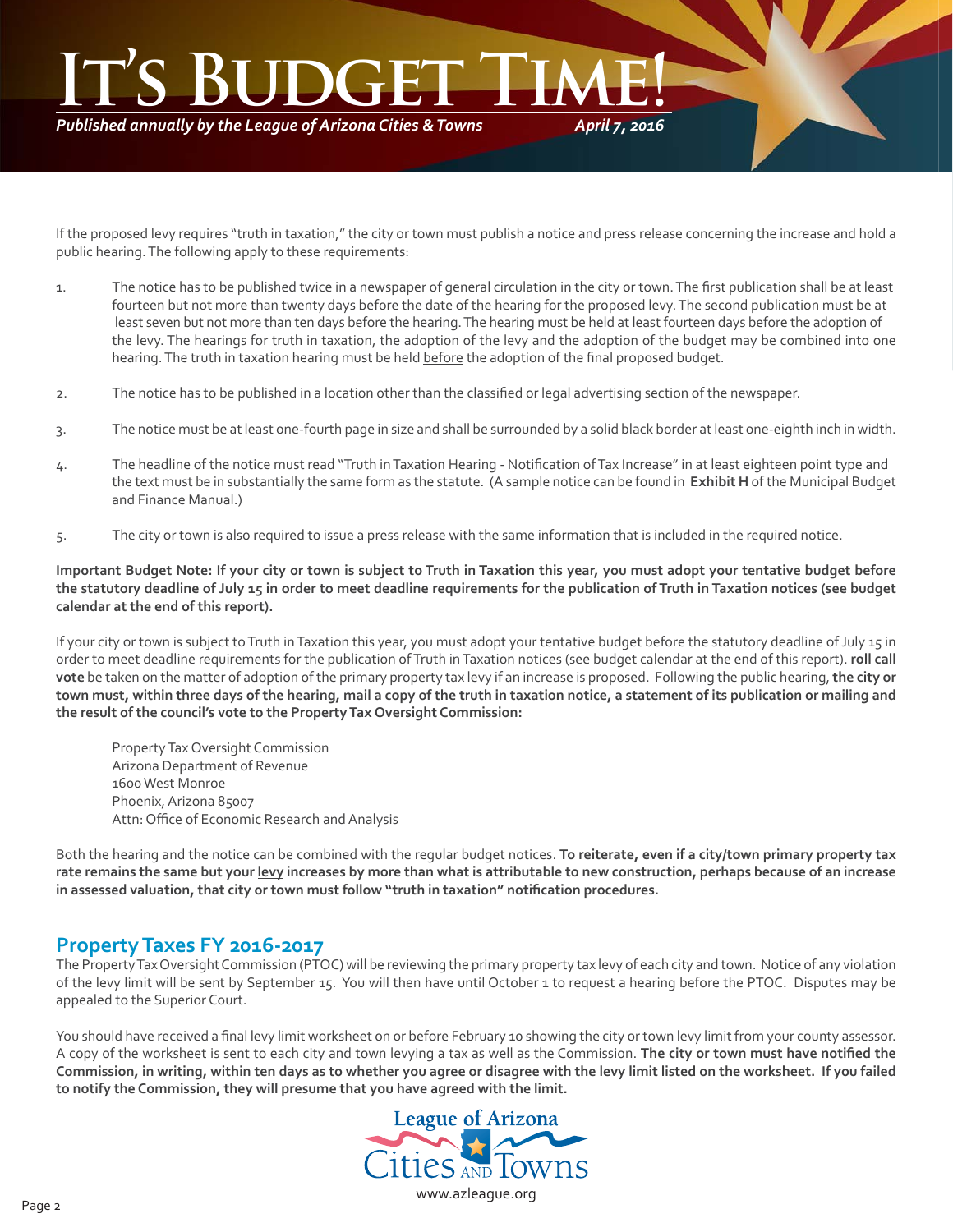### *April 7, 2016* IT'S BUDGET TIME!

*Published annually by the League of Arizona Cities & Towns*

In addition to this requirement, in early July, the PTOC will request the amount of total actual property tax collections from the prior year and collections from property which was added to the rolls as escaped property in the prior year. This information is necessary for the PTOC to properly review the levy limit calculations.

If you find that your collections exceed your allowable levy for last year, there is an Attorney General's opinion (86-031), which has been interpreted to mean that a city or town can offset the amount of involuntary tort judgments which they have paid during a tax year against any excess property tax collections. In other words, such judgments can reduce the amount you may have to subtract from your allowable levy due to excess tax collections. To take advantage of this option, you must submit to the PTOC by the first Monday in July a copy of the court order or settlement agreement of the involuntary tort judgment and the minutes of the council meeting at which payment was approved.

**Prohibited Fee** – A recent change to state statute prohibits municipalities from providing for any public service by levying or assessing a municipality-wide tax or fee against property owners based on the size or value of the real property or improvements unless it was adopted in compliance with the statutes governing property taxes. (Municipalities that adopted an ordinance before December 31, 2013 requiring property owners to obtain fire prevention and control services are grand-fathered.)

#### **Government Property Lease Excise Tax**

The Government Property Lease Excise Tax (GPLET) applies to buildings which are owned by a city, town or county, but leased by a private party and occupied and used for commercial or industrial purposes. This tax is the successor to the tax on possessory interests which was repealed in 1995. Counties must administer and collect the excise tax, and distribute the revenues to the county, city, school district(s) and community college district, according to a percentage distribution formula.

The 2010 legislative session saw several changes made to new GPLET Leases. Any current GPLET leases, or leases entered into within 10 years pursuant to a development agreement, ordinance or resolution approved by the governing body prior to June 1, 2010, are grandfathered in and will not be affected by the changes. For all other leases, changes include: establishing a lease term limit of 25 years while preserving the government lessors' ability to abate the GPLET tax for up to 8 years for properties located in a central business district; modifications to the definition of a central business district; new transparency requirements for government lessors in conjunction with the Department of Revenue (DOR); a transferring of the responsibility for the collection and distribution of GPLET taxes from the government lessors to the county treasurer; a scheduled audit of GPLET by the Auditor General in 2015 and a review of rates by JLBC in 2016. There is an in-depth explanation of the GPLET tax in the Municipal Budget and Finance Manual.

#### **Development Impact Fees**

ARS§9-463.05 is the statute governing municipal development fees, infrastructure improvement plans and fee studies. The statute prescribes that a municipality may assess development fees to offset costs associated with providing certain necessary public services to new development. These development fees must be: proportionate to the burden imposed on the municipality; based on items contained in a community's Infrastructure Improvements Plan (IIP); and calculated using a fee study conducted by a qualified professional.

The comprehensive 2011 law places limits on the items defined as "necessary public services" for which impact fees can be assessed. Certain categories of impact fees were prohibited as of January 1, 2012. The law requires municipalities to have new IIPs and new fee studies adopted in order to impose impact fees. The League model ordinance (available on our website) can be used as a guideline for compliance with the provisions of this law. Further detailed information regarding development impact fees is in the Municipal Budget and Finance Manual.

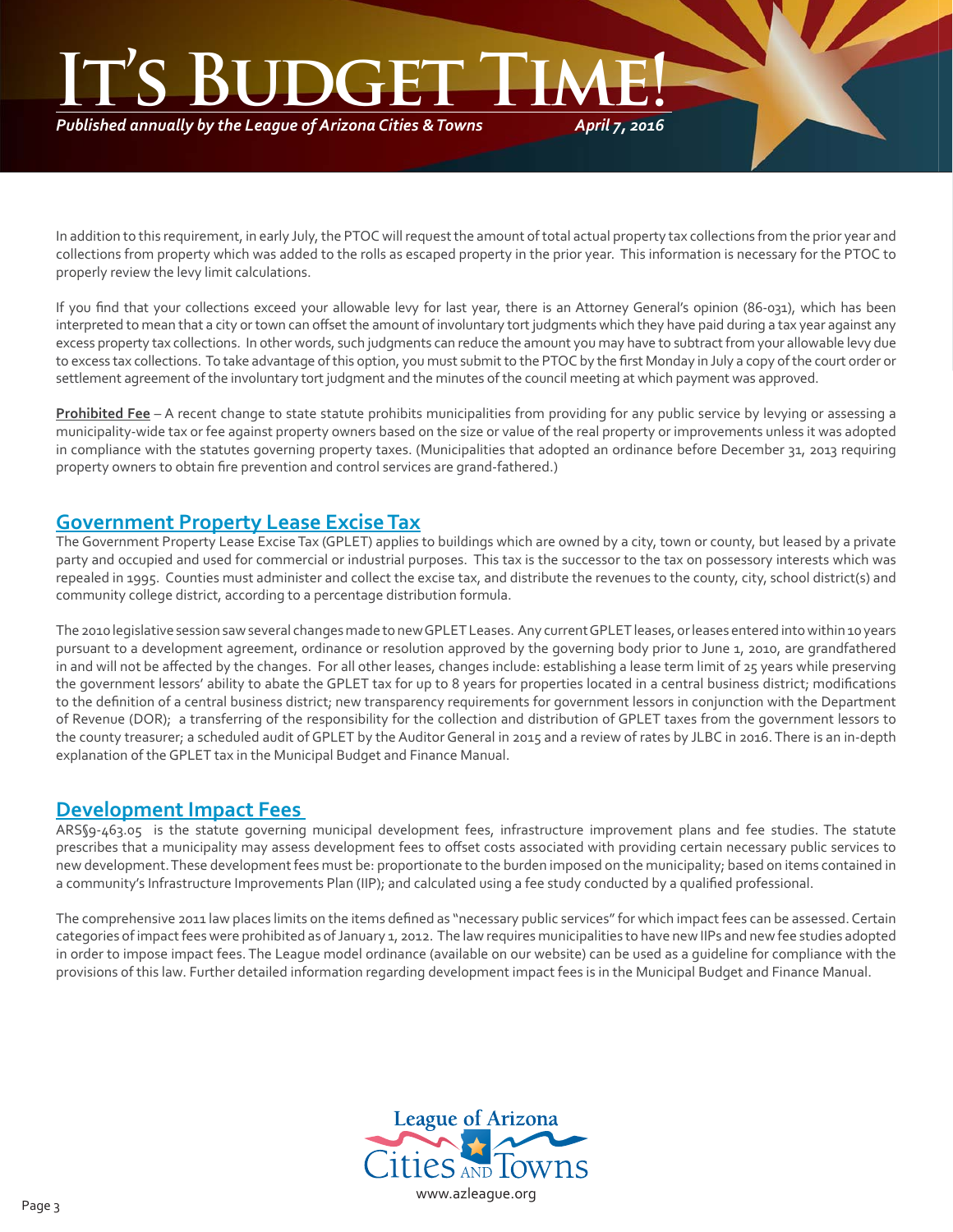*April 7, 2016* **Inclean** 

*Published annually by the League of Arizona Cities & Towns*

#### **HURF**

**As a reminder, according to A.R.S. §9-481, an audit report must include "determination" that HURF and any other dedicated state transportation revenues are being used solely for their authorized transportation purposes. We recommend that it be a written affi rmation provided in your audit.**

State law specifically prohibits the use of HURF monies for law enforcement or the administration of traffic safety programs but these may not be the only prohibited items. (The League has a General Counsel Opinion related to this topic.) It also gives the Auditor General authority upon request of the Joint Legislative Audit Committee to conduct performance audits on cities and towns receiving HURF monies and it establishes penalties for those jurisdictions that violate the HURF requirements. If you have any questions about your particular city or town HURF distribution, you may contact Brad Steen with the Fiscal Planning Division of the Arizona Department of Transportation at (602) 712-4637.

#### **Financial Reports and Website Requirements**

#### **City, Town Website**

As of January 1, 2013, cities and towns with a population over 2,500 are required to establish and maintain an official Internet website that is accessible to the public at no cost. Each local government website must have available comprehensive reports detailing all revenues and expenditures over \$5,000. Previously, only reports on expenditures were required. The League continues to work with the Department of Administration on compliance with this requirement, through their website, openbooks.az.gov.

State law allows municipalities to satisfy this requirement by posting a Comprehensive Annual Financial Report (CAFR) that has received a certificate of achievement for excellence in financial reporting by the Governmental Finance Officers Association (GFOA) to their website. The CAFR must be produced by a certified public accountant or a licensed public accountant who is not an employee of the local government. The report must be in accordance with generally accepted auditing standards and contain financial statements that are in conformity with generally accepted accounting principles. Therefore, municipalities must determine whether to pursue GFOA certification for their CAFR to comply with the statute or post the CAFR and provide the required expenditure and revenue information.

#### **Publication of Local Budgets/Audited Financial Statements**

Additionally, municipalities must prominently post on their websites both the adopted tentative budgets and the adopted final budgets for the last five years. These documents must be posted within seven business days of their final adoption. In 2015, a law was passed requiring that audited financial statements must be posted no later than seven business days after the date of filing the financial statements with the Auditor General and must also remain on the website for at least five years. The League also recommends posting the AELR report.

If the financial statements are not filed by March 30 of each year, the city shall post a form prescribed by the Auditor General stating the financial statements are pending, the reasons for the delay, and estimated date of completion. This form must also be filed with the Auditor General, Speaker of the House, and President of the Senate.

#### **New or Increased Tax or Fee Posting Requirement**

A municipality that chooses to levy or assess any new or increased taxes or fees must provide written notice of the change at least 60 days before the date the proposed tax or fee is approved or disapproved on the municipality's homepage of its website. This requirement does not apply to development impact fees but it does apply to an increase in the property tax rate.

#### **Sales Tax Report**

Cities and towns that do not contract with the Arizona Department of Revenue (DOR) for their tax collection must now submit a report to DOR by September 1 each year that includes the total amount of transaction privilege tax (TPT) and excise tax monies collected by the city or town from the prior year. Note: As a result of state legislation (HB2111 in the 2013 session), all cities and towns will contract with DOR for TPT collection upon completion of their computer programming and reporting systems.

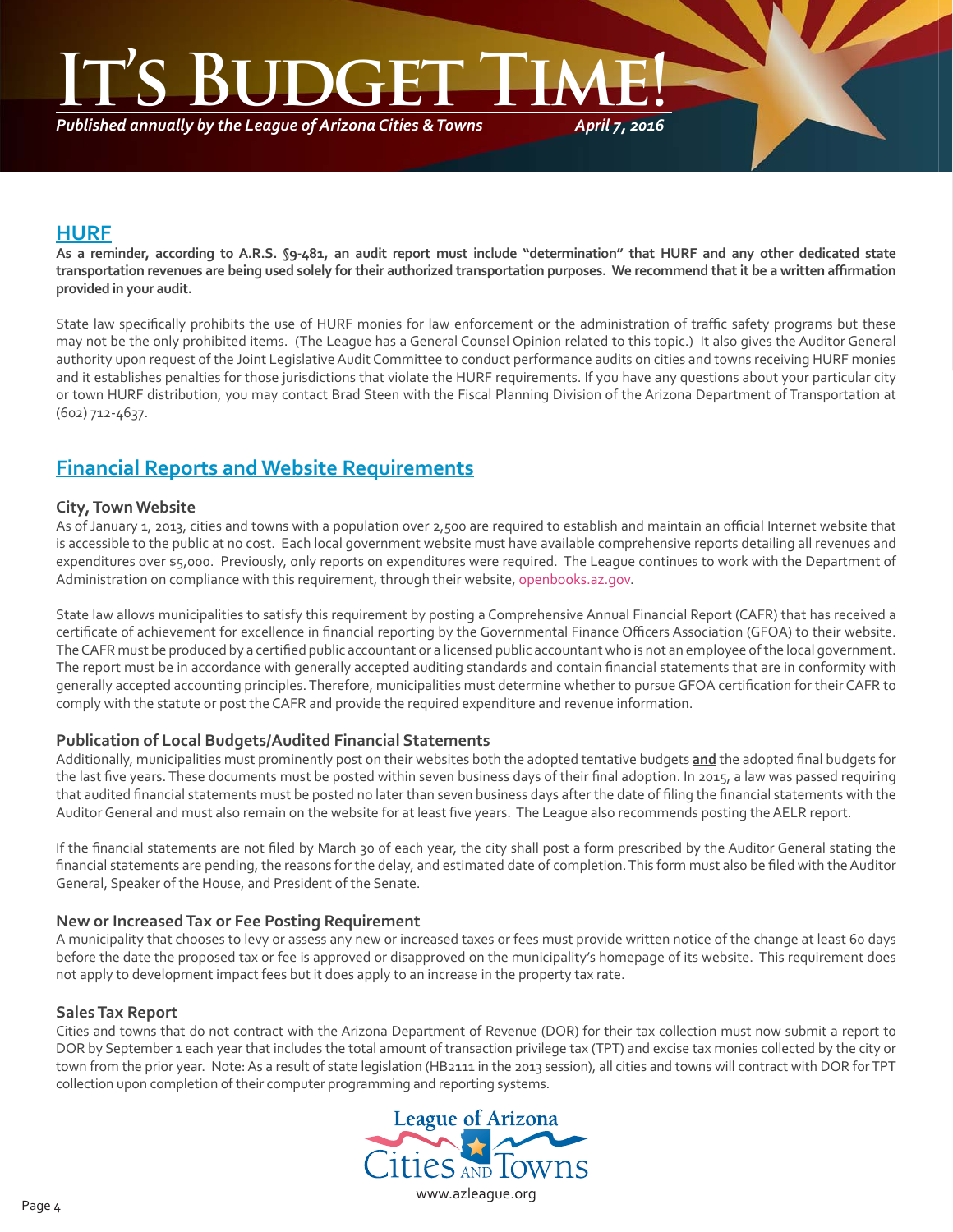*Published annually by the League of Arizona Cities & Towns*

*April 7, 2016*

#### **Residential Rental Tax**

Municipalities are prohibited from imposing or increasing transaction privilege taxes on the rental of residential property unless the increase is approved by the voters at a regular municipal election.

#### **Communication Relating to Elected Offi cials**

All expenditures for communications that promote an individual elected public official that include the official's name or physical likeness must now be reported to the Arizona Department of Administration (ADOA). Communications required by statute, ordinance or rule, and activities conducted in the normal course of the local government's operations are exempt from this reporting requirement.

#### **Informational Pamphlet Required for Bond Elections**

Current law requires that an informational pamphlet be issued in connection with bond elections. The pamphlet must provide examples of how the bond will impact the taxes for a \$250,000 home, a \$1 million commercial property and on agricultural property valued at \$100,000.

#### **Municipal Water Charges**

A municipality may not seek recovery of water and wastewater charges from anyone other than an individual who has contracted for the service and resides or has resided at the service address when the residential property contains four or fewer units. A property owner, an immediate family member of the person who does not reside at the property or any other entity, at its sole discretion, may contract for water and wastewater service with a municipality and shall provide payment for such services.

#### **Municipal Improvement Districts Reserve Fund**

Cities and towns may create reserve funds to be used for municipal improvement district financing using the proceeds of special assessment lien bonds. For questions relating to this fund, please contact your financial advisor.

#### **The Uniform Expenditure Reporting System (UERS)**

The UERS report must be filed by all cities and towns no later than nine months after the end of the fiscal year. This requirement applies even if you have adopted an alternative to the state imposed expenditure limitation. The UERS report actually consists of three reports: (1) an annual expenditure limitation report; (2) a financial statement (performed when audits are done) and (3) a reconciliation report (reconciling total expenditures reported in the expenditure limitation report to total expenditures reported in the financial statement). Figures used in these reports are to be audited figures. Since the deadline to file was lengthened to nine months, the Auditor General's Office is no **longer authorized to grant extensions.** The League is recommending the posting of the UERS report along with the Audited Financial statements. Also, the statutes require that each city and town provide the Auditor General with the name of the chief fiscal officer of the community by July 31 of each year. The chief fiscal officer is responsible for filing the UERS report.

#### **Expenditure Limit and UERS Dates**

| <b>EVENT</b><br>Economic Estimates Commission (EEC) notifies cities and towns of their estimated expenditure limitation. |
|--------------------------------------------------------------------------------------------------------------------------|
| EEC determines the actual expenditure limitation for the coming fiscal year and notifies the city or town.               |
| Provide name of chief fiscal officer to the Attorney General                                                             |
| Reports required by UERS must be submitted to the Auditor General.                                                       |
|                                                                                                                          |

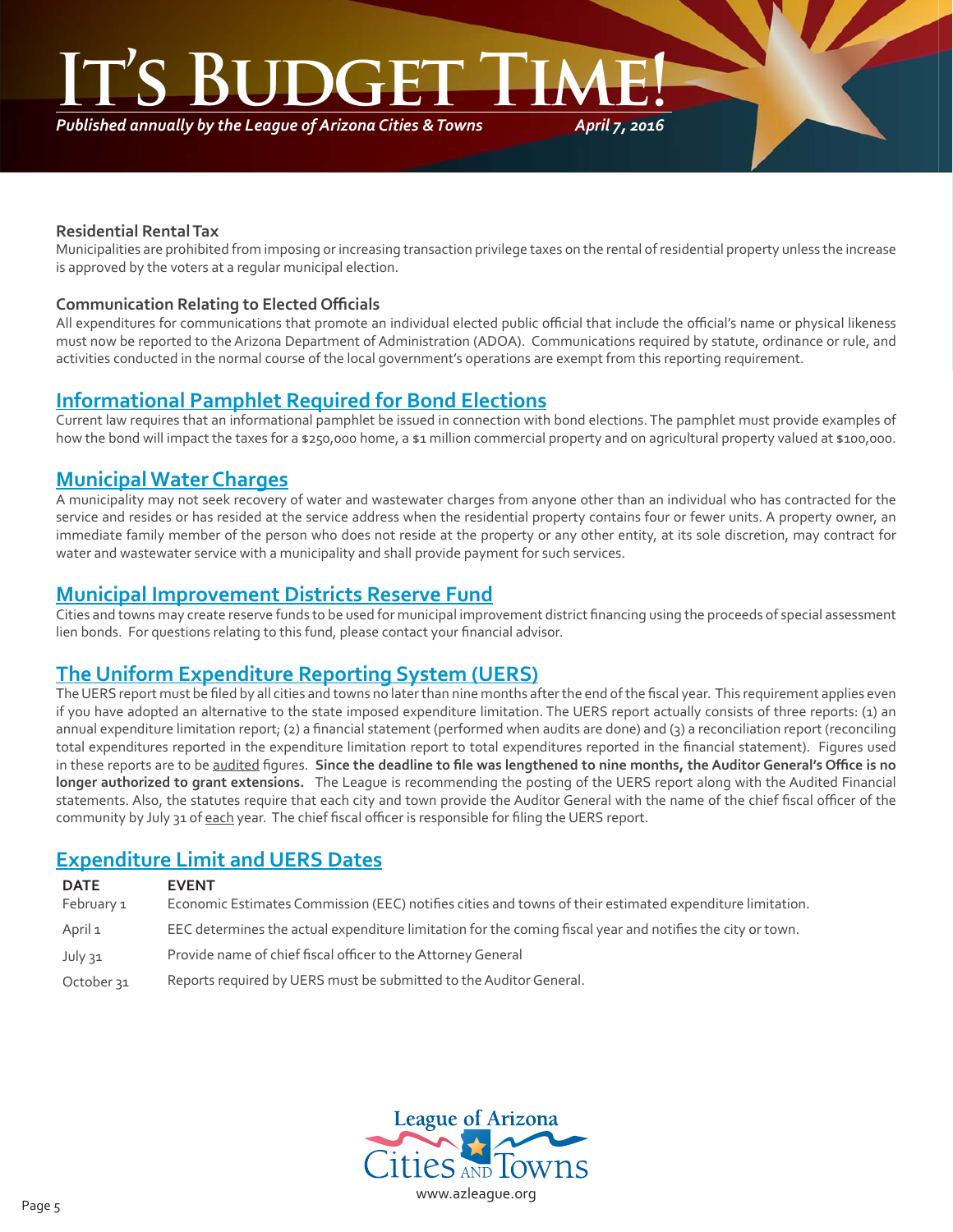### **INGER**

*Published annually by the League of Arizona Cities & Towns*

*April 7, 2016*

#### **WIFA**

The Water Infrastructure Finance Authority (WIFA) is charged with helping communities develop necessary water and wastewater infrastructure. For information on programs offered by WIFA please contact Melanie Ford at mford@azwifa.gov or (602) 364-1321.

#### **Budget Forms**

The Auditor General's office has budget forms have forms posted on their website for FY '17. For budget form questions, please contact Megan Smith at (602)553-0333 or asd@azauditor.gov. **(The Auditor General's Offi ce has informed us that it is not necessary for you to send in a copy of your budgets to their offi ce.)** 

**Note:** Prompt attention should be given to the accurate completion of the forms due to state law that requires the forms to be posted on a municipality's website. State law requires additional information on employee compensation and benefits to be reported. In order to facilitate this, the Auditor General has included Schedule G for this information. Because a city or town is already required to post these documents to their website, you will also be fulfilling the posting requirements.

#### **Public Deposits and Pooled Collateral**

The legislature has established the Statewide Collateral Pool Administrator in the Office of the State Treasurer. The Administrator has the responsibility to prescribe and enforce policies that fix the terms and conditions under which uninsured public deposits must be secured by collateral. Uninsured public deposits required to be secured by collateral must be deposited in an eligible depository; however, the City of Phoenix, with a written notice to the Administrator, is exempt because it is a chartered city with a population of over a million people.

An eligible depository is prohibited from accepting any public deposit without the required collateral being deposited with a qualified escrow agent or the Administrator. The required collateral must be 102 percent of public deposits, less any applicable deposit insurance, and must be valued at current market value.

The legislation also established procedures for payment of losses and civil penalties for noncompliance. The Administrator is required to annually assess a fee on every eligible depository. The list of acceptable collateral that an eligible depository of uninsured public monies is required to deliver is expanded to include letters of credit issued by a federal home loan bank that have been delivered to the Administrator and meet other specified requirements. If you have any questions about this program, you may contact the Arizona State Treasurer's Office at (602) 542-7800.

#### **Social Security Rates**

Contributions to Social Security are divided into two segments - old age and survivor benefits, and Medicare. The current contribution rate for the first segment is 6.2% for employees and 6.2% for employers, on the first \$118,500 of salary. The contribution rate for the second segment is 1.45% and there is no maximum salary threshold. These rates are current through calendar year 2016.

#### **ASRS Contribution Rate**

For those of you in the state retirement system, the contribution rate for FY17 is a 50/50 split: Employees must contribute 11.34% for retirement and 0.14% for long-term disability; and employers contribute 11.34% and 0.14%, respectively.

Additionally, state law requires ASRS to administer an Alternate Contribution Rate (ACR) to ASRS participating employers that employ ASRS retirees who return to work. The law requires that an ACR be charged to and paid for by the employer, which applies to all ASRS retirees who return to work for an ASRS employer regardless of early or normal retirement status, and regardless of the number of hours worked in a pay period. For Fiscal Year 2016-17 beginning July 1, 2016, the ACR will be 9.47%.

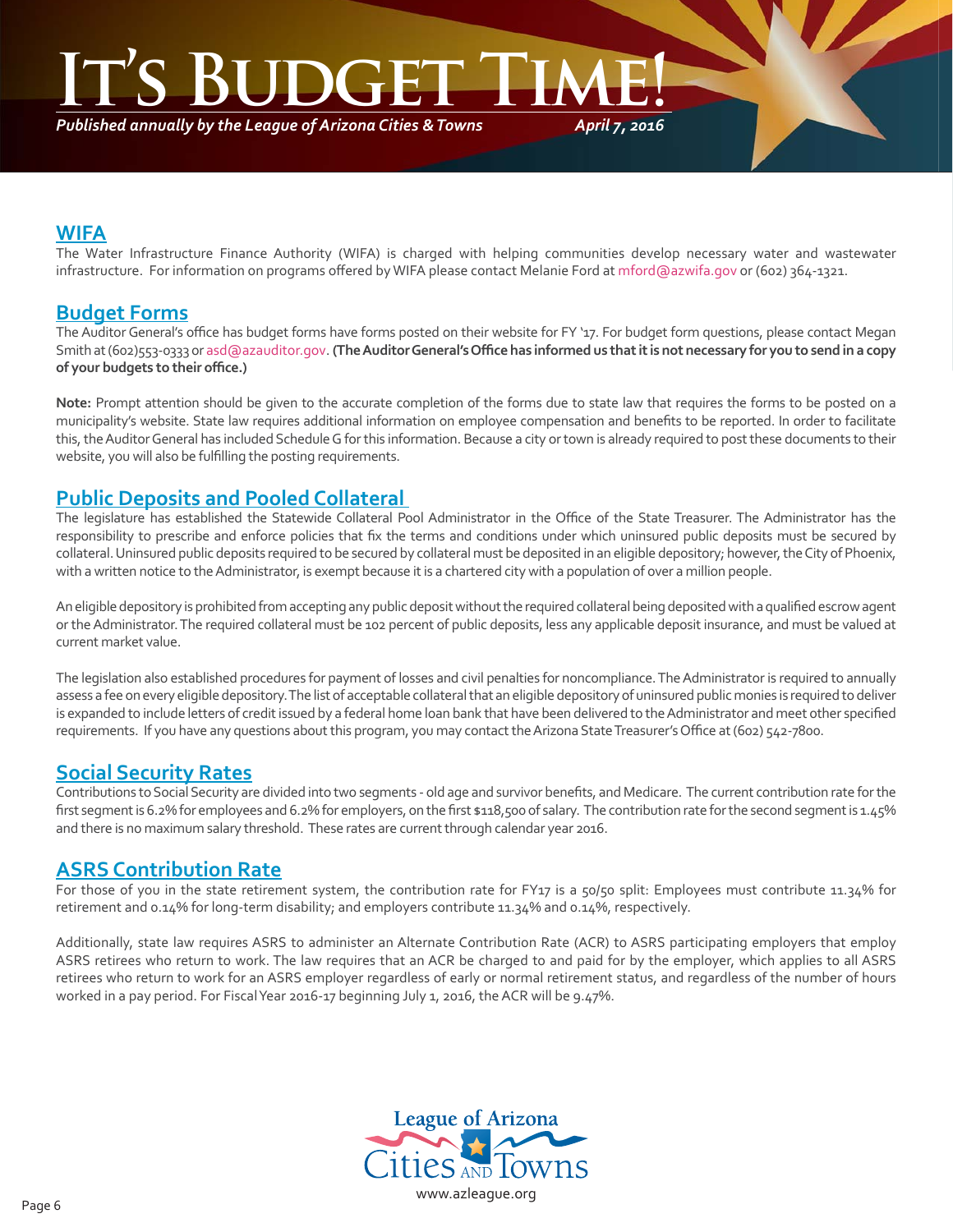*Published annually by the League of Arizona Cities & Towns*

*April 7, 2016*

#### **PSPRS Contribution Rate**

Changes were made to PSPRS rates in the 2011 session that increase contribution rates for employees. The rate schedule in FY'17 will be 11.65% or a split of 1/3 for employees and 2/3 for employers, whichever is lower. To find your employer rate for FY'17, please call PSPRS at (602) 255-5575. Note: SB1428 from the 2016 legislative session creates a new Tier 3 for PSPRS employees hired after July 1, 2017. The contribution rate for all future employees will be shared on a 50/50 basis.

If a retired PSPRS member returns to work in a PSPRS covered position, the employer is required to pay an alternate contribution rate (ACR). The ACR will be determined annually by the actuary and will cover the unfunded liability portion of the total contribution, except that the ACR will have an 8% minimum contribution.

#### **Consumer Price Index**

In preparing your budget it may be useful to compare previously budgeted items with the ones anticipated for the upcoming fiscal year. To aid you in doing this, listed below is the Consumer Price Index (CPI) for the United States West area. The index is published by the United States Department of Labor, Bureau of Labor Statistics.

Using the index will allow you to compare budget items from previous years by adjusting for inflation. To convert any amount from a prior year to FY 13-14 dollars simply multiply the amount by the FY 14 factor for that year. For example, to convert a \$10 purchase made in FY 04-05 into FY 13-14 dollars you would multiply \$10 by the FY 14 factor for FY 04-05, which is 1.22, giving you a cost of \$12.20.

| $(1982 - 84 = 100)$ |                            |                    |  |  |  |
|---------------------|----------------------------|--------------------|--|--|--|
| <b>Fiscal Year</b>  | <b>Index for all Items</b> | <b>FY14 Factor</b> |  |  |  |
| FY 05-06            | 198.9                      | 1.21               |  |  |  |
| FY 06-07            | 205.7                      | 1.17               |  |  |  |
| FY 07-08            | 212.2                      | 1.13               |  |  |  |
| FY 08-09            | 219.6                      | 1.10               |  |  |  |
| FY 09-10            | 218.8                      | 1.10               |  |  |  |
| FY 10-11            | 221.2                      | 1.09               |  |  |  |
| FY 11-12            | 227.5                      | 1.06               |  |  |  |
| FY 12-13            | 232.4                      | 1.03               |  |  |  |
| FY 13-14            | 235.8                      | 1.02               |  |  |  |
| FY 14-15            | 240.2                      | 1.00               |  |  |  |

I hope the information in this report will be of use to you in the preparation of your budget. If you have questions or need additional assistance, please contact me.

Tom Belshe, Deputy Director (602) 258-5786 tbelshe@azleague.org

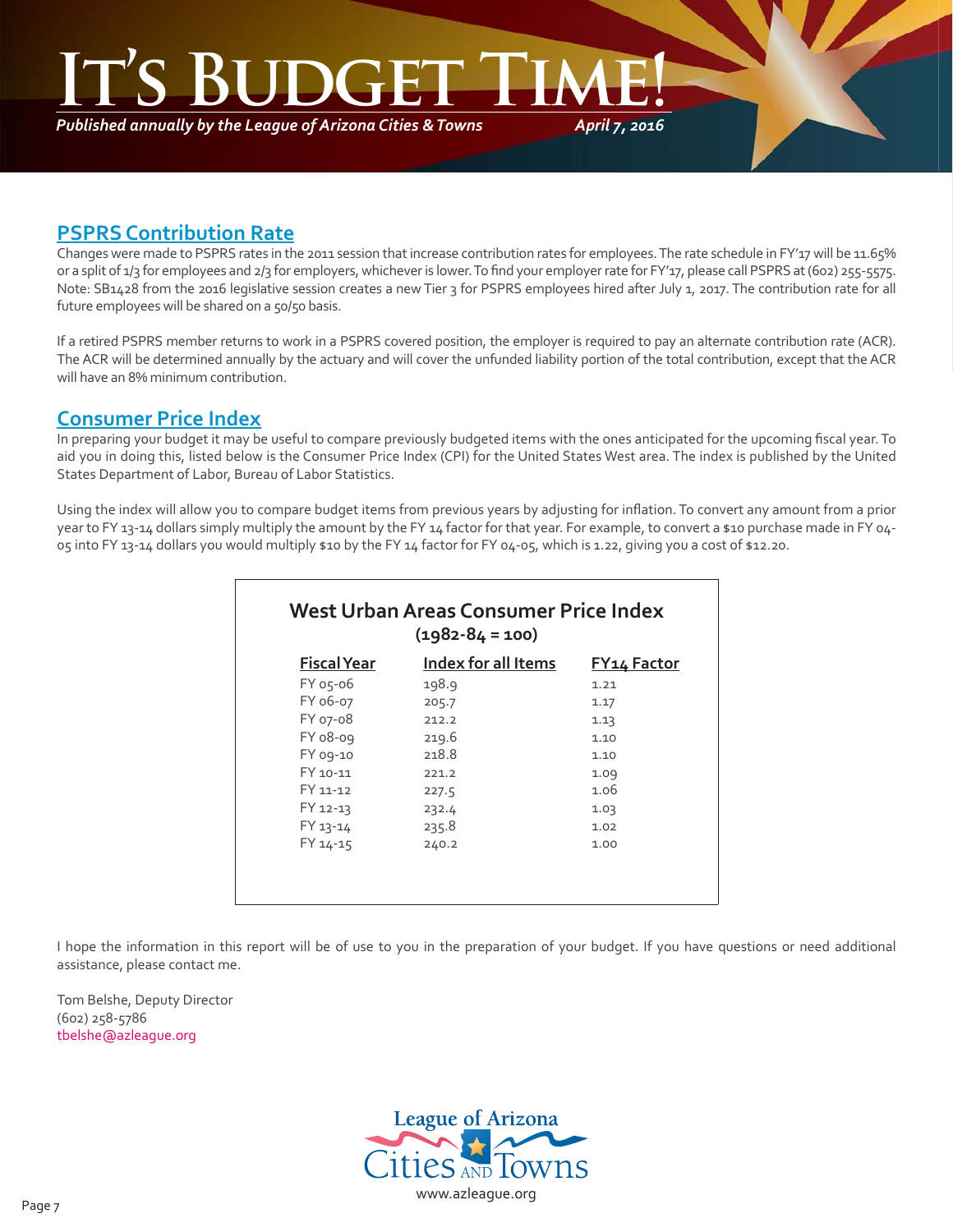*Published annually by the League of Arizona Cities & Towns*

*April 7, 2016*

#### **2016-2017 Budget Calendar**

| <b>ACTION</b> |                                                                                                                                                                                                                                                                                              | Deadline for<br>FY 2016-2017                                 | <b>Earliest Date</b><br>FY 2016-2017 |
|---------------|----------------------------------------------------------------------------------------------------------------------------------------------------------------------------------------------------------------------------------------------------------------------------------------------|--------------------------------------------------------------|--------------------------------------|
| 1.            | Compile pertinent budget information.                                                                                                                                                                                                                                                        | None                                                         | None                                 |
| 2.            | Distribute budget instructions, information and work sheets to department heads. (A general meeting<br>with department heads could be held at this time if desired.)                                                                                                                         | None                                                         | None                                 |
| 3.            | Complete compilation of the forthcoming fiscal year's revenue estimates including debt service<br>requirements, etc.                                                                                                                                                                         | None                                                         | None                                 |
| 4.            | Submit departmental budget estimates to appropriate reviewing official or office. Review of<br>departmental budgets and revenue estimates by appropriate reviewing official or office. (An<br>individual hearing with each department head may be held in conjunction with the review step.) | None                                                         | None                                 |
| 5.            | Make approved changes and prepare summary of tentative budget.                                                                                                                                                                                                                               | None                                                         | None                                 |
| 6.            | Begin preparation of proposed budget.                                                                                                                                                                                                                                                        | None                                                         | None                                 |
| 7.            | Receive from the county assessor certified property values necessary to calculate the property<br>tax levy limit and the final levy limit worksheet. (A.R.S. 42-17052)                                                                                                                       | On or before February 10 of the<br>tax year.                 | None                                 |
| 8.            | Notify the Property Tax Oversight Commission as to agreement or disagreement with the property<br>tax levy limit. (A.R.S. 42-17054)                                                                                                                                                          | Within 10 days of receiving<br>information in no. 7 (above). | None                                 |
| 9.            | Make the property values provided by the county assessor available for public inspection. (A.R.S.<br>42-17055)                                                                                                                                                                               | On or before February 15 of the<br>tax year.                 | None                                 |
| 10.           | Deliver proposed budget to city council for review.                                                                                                                                                                                                                                          | None                                                         | None                                 |
| 11.           | Post notice on the city/town website that council will consider an increase in the property tax<br>rate on the date of the budget hearing. (A.R.S. 9-499.15)                                                                                                                                 | May 19 or 6o days before<br>budget hearing.                  | None                                 |
| 12.           | Submit information on involuntary tort judgments and appropriate documentation to the Property<br>Tax Oversight Commission for consideration. (A.A.C. 15-12-202)                                                                                                                             | July 1                                                       | None                                 |
| 13.           | Adopt tentative budget. (A.R.S. 42-17101)***                                                                                                                                                                                                                                                 | July 18                                                      | None                                 |
| 14.           | Publish a summary of the tentative budget once a week for two consecutive weeks. Also include<br>time and place of budget hearing and a statement indicating that the proposed budget may be<br>examined at city/town library and city/town hall. (A.R.S. 42-17103)                          | Depends upon<br>newspaper publishing date.                   | None                                 |
| 15.           | Publish first "Truth in Taxation" notice in a paper of general circulation in the city or town and<br>issue a press release with the same information as the published notice.* (A.R.S. 42-17107)                                                                                            | July 18                                                      | None                                 |
|               | 16. Publish second "Truth in Taxation" notice in a paper of general circulation in the city or town.**<br>$(A.R.S. 42-17107)$                                                                                                                                                                | July 25                                                      | None                                 |
|               | 17. Post entire tentative budget (Schedules A-G) on website and keep it posted for at least 60<br>months. (A.R.S. 42-17105)                                                                                                                                                                  | July 27                                                      | None                                 |

- \* Only necessary if the proposed property tax levy, excluding amounts attributable to new construction, is greater than the amount levied by a city or town in the previous year. In lieu of publishing the notice, a city or town may mail the notice to all registered voters at least 10 days but not more than 20 days before the hearing.
- \*\* This must occur on or before the day on which the board of supervisors levies the county tax. Check with your county board of supervisors as to their deadline for receiving your levy. Dates may change to confirm to their schedule.
- \*\*\* Entire tentative and final budgets (Auditor General Forms) must be posted on website within 7 business days of adoption and remain on the website for 60 months.